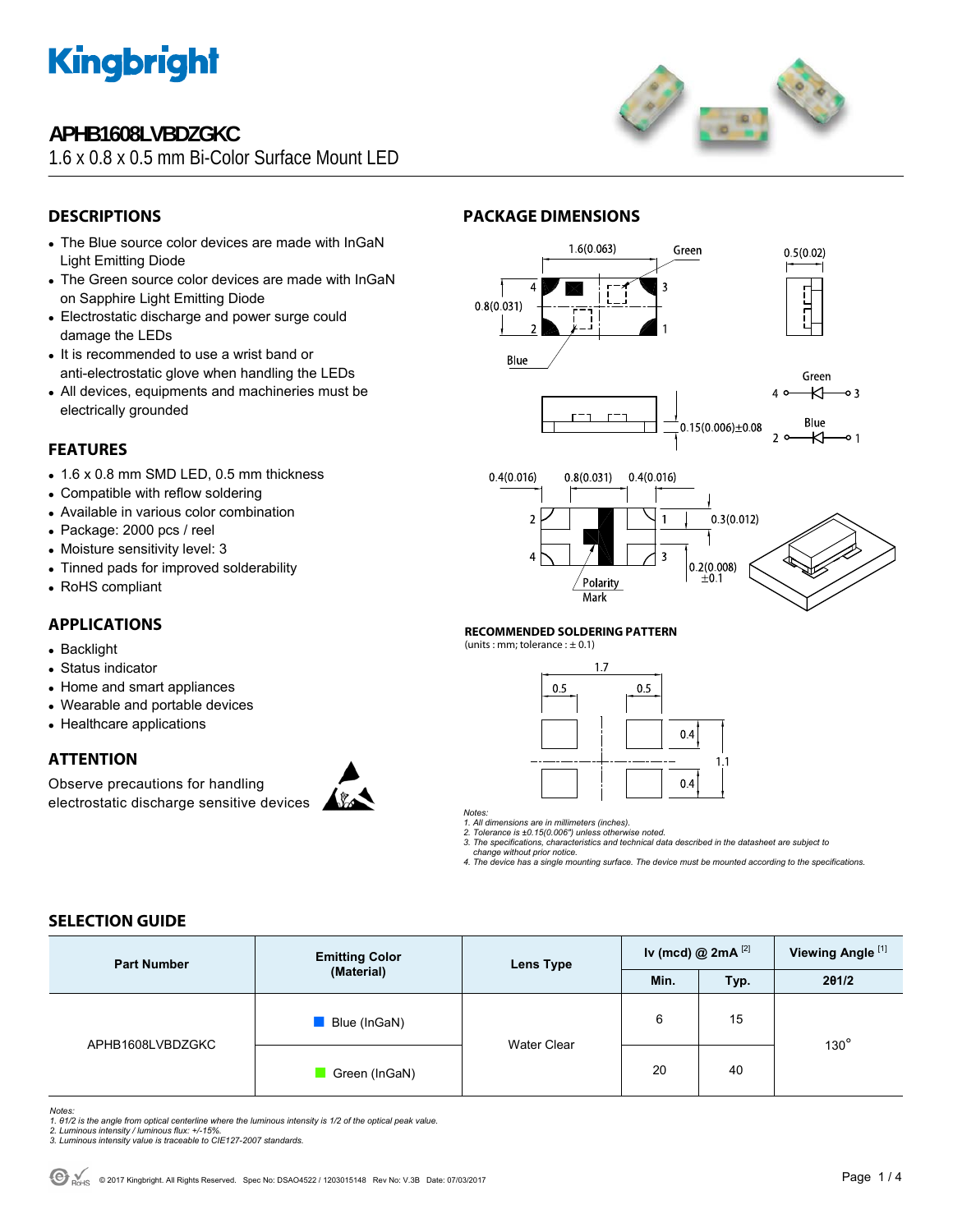### **ELECTRICAL / OPTICAL CHARACTERISTICS at T<sub>A</sub>=25°C**

| <b>Parameter</b>                                        | Symbol               | <b>Emitting Color</b> | Value      |                          |                          | <b>Unit</b> |
|---------------------------------------------------------|----------------------|-----------------------|------------|--------------------------|--------------------------|-------------|
|                                                         |                      |                       | Min.       | Typ.                     | Max.                     |             |
| Wavelength at Peak Emission $I_F$ = 2mA                 | $\Lambda_{\rm peak}$ | Blue<br>Green         |            | 465<br>515               | $\overline{\phantom{0}}$ | nm          |
| Dominant Wavelength $I_F$ = 2mA                         | $\lambda_{dom}$ [1]  | Blue<br>Green         |            | 470<br>525               | -                        | nm          |
| Spectral Bandwidth at 50% $\Phi$ REL MAX<br>$I_F = 2mA$ | Δλ                   | <b>Blue</b><br>Green  |            | 22<br>35                 | $\overline{\phantom{a}}$ | nm          |
| Capacitance                                             | C                    | <b>Blue</b><br>Green  |            | 100<br>45                | -                        | pF          |
| Forward Voltage $I_F$ = 2mA                             | $V_F$ <sup>[2]</sup> | Blue<br>Green         | 2.2<br>2.2 | 2.65<br>2.65             | 3.0<br>3.1               | $\vee$      |
| Reverse Current ( $V_R$ = 5V)                           | $I_R$                | Blue<br>Green         |            | $\overline{\phantom{a}}$ | 50<br>50                 | uA          |

*Notes:* 

1. The dominant wavelength (λd) above is the setup value of the sorting machine. (Tolerance λd : ±1nm. )<br>2. Forward voltage: ±0.1V.<br>3. Wavelength value is traceable to CIE127-2007 standards.<br>4. Excess driving current and /

### **ABSOLUTE MAXIMUM RATINGS at T<sub>A</sub>=25°C**

| <b>Parameter</b>                        | Symbol                   | Value          | <b>Unit</b> |             |
|-----------------------------------------|--------------------------|----------------|-------------|-------------|
|                                         |                          | <b>Blue</b>    | Green       |             |
| Power Dissipation                       | $P_D$                    | 120            | 102.5       | mW          |
| Reverse Voltage                         | $V_R$                    | 5              | 5           | $\vee$      |
| Junction Temperature                    | $T_J$                    | 115            | 115         | $^{\circ}C$ |
| <b>Operating Temperature</b>            | $T_{op}$                 | $-40$ To $+85$ |             | $^{\circ}C$ |
| Storage Temperature                     | $T_{\text{stg}}$         | $-40$ To $+85$ | $^{\circ}C$ |             |
| DC Forward Current                      | lF.                      | 30             | 25          | mA          |
| <b>Peak Forward Current</b>             | $I_{FM}$ <sup>[1]</sup>  | 100            | 150         | mA          |
| Electrostatic Discharge Threshold (HBM) | $\overline{\phantom{0}}$ | 250            | 450         | $\vee$      |

*Notes:* 

1. 1/10 Duty Cycle, 0.1ms Pulse Width.<br>2. Relative humidity levels maintained between 40% and 60% in production area are recommended to avoid the build-up of static electricity – Ref JEDEC/JESD625-A and JEDEC/J-STD-033.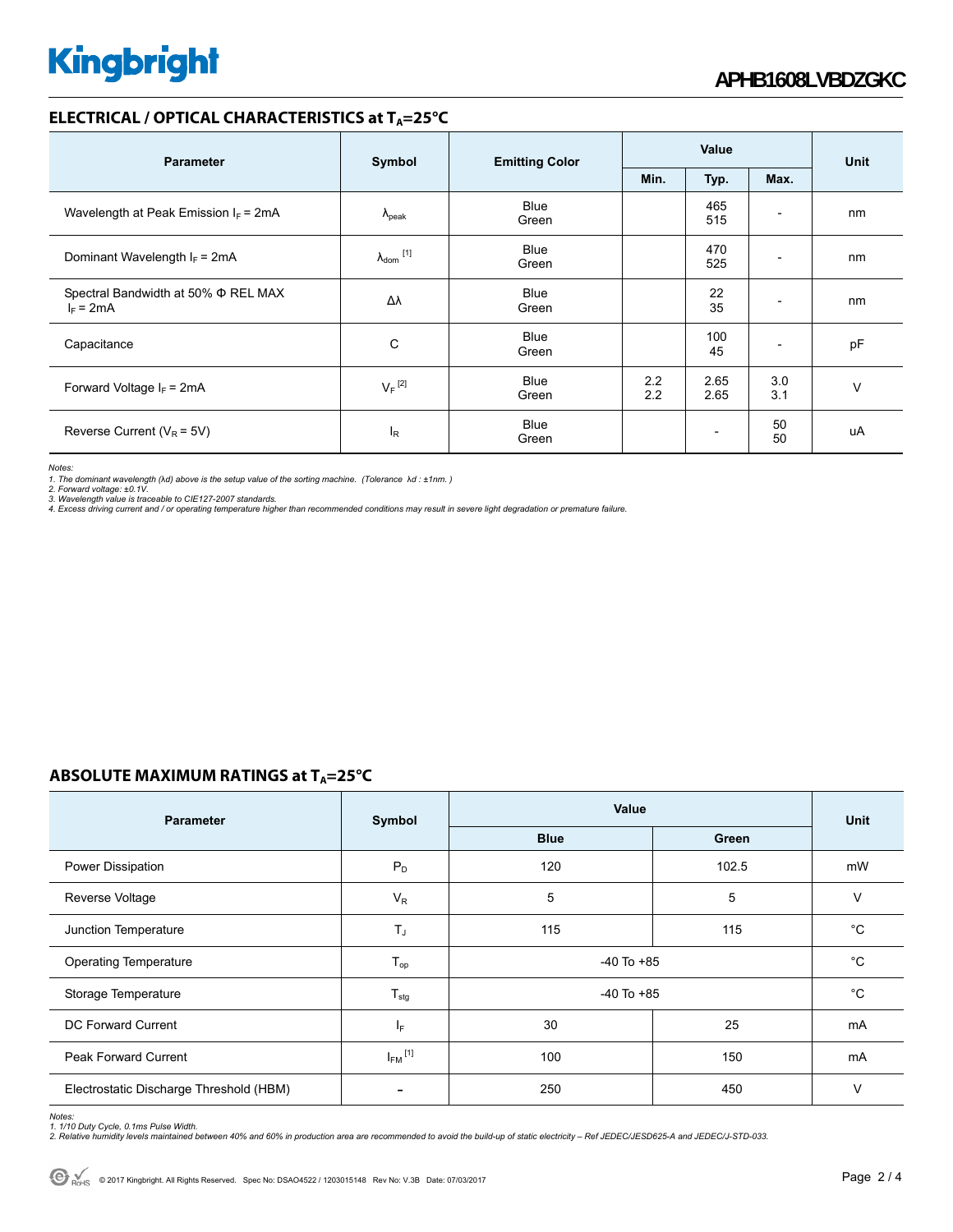# **Kingbright**

### **TECHNICAL DATA**



### **SPATIAL DISTRIBUTION**



**BLUE**